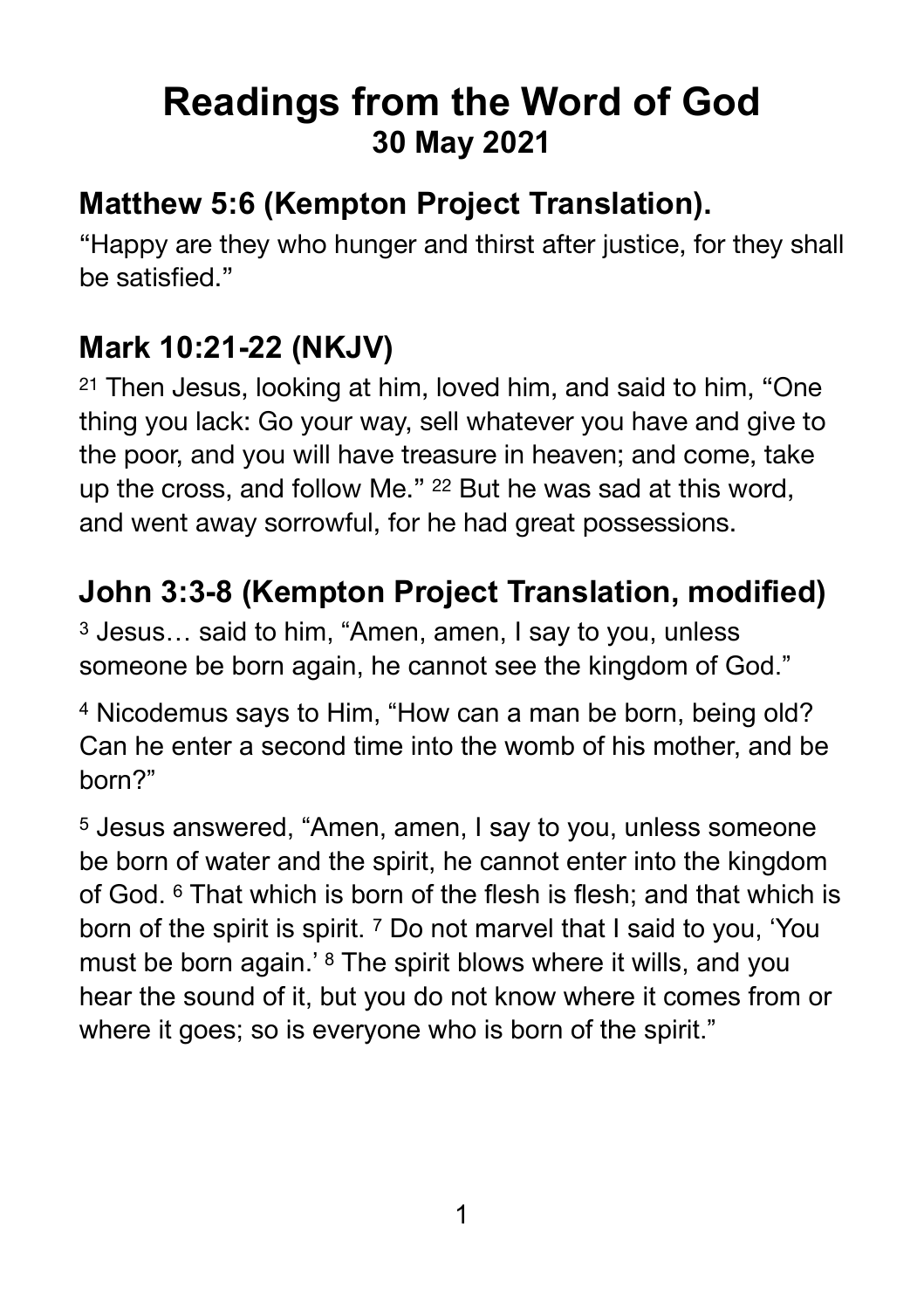## *True Christianity* **§571**

There are two states that we all inevitably enter into and go through if we are to turn from an earthly person into a spiritual person. The first state is called *reformation*, the second is called *regeneration*. In the first state we look from our earthly self toward having a spiritual self; being spiritual is what we long for. In the second state we become someone who is both spiritual and earthly. The first state is brought about by truths (these have to be truths related to faith); through these truths we aim to develop charity. The second state is brought about by good actions that come from charity; through these actions we come [more deeply] into truths related to faith.

As the second state begins and progresses, a change takes place in our minds. There is a reversal, because then the love in our will flows into our intellect and leads and drives it to think in agreement and harmony with what we love. …. Then our actions come from charity and our words come from faith; we develop a sense of the goodness that comes from charity and a perception of the truth that is related to faith; and we are in the Lord and in a state of peace. In brief, we are [regenerated or] reborn.

## *True Christianity* **§580**

The variety [in how the Lord regenerates different people] is in fact infinite, just like the variety of faces and minds [of the human race]. Despite the variety, however, absolutely all of us are capable of being regenerated and saved in a way that suits the state we are in.